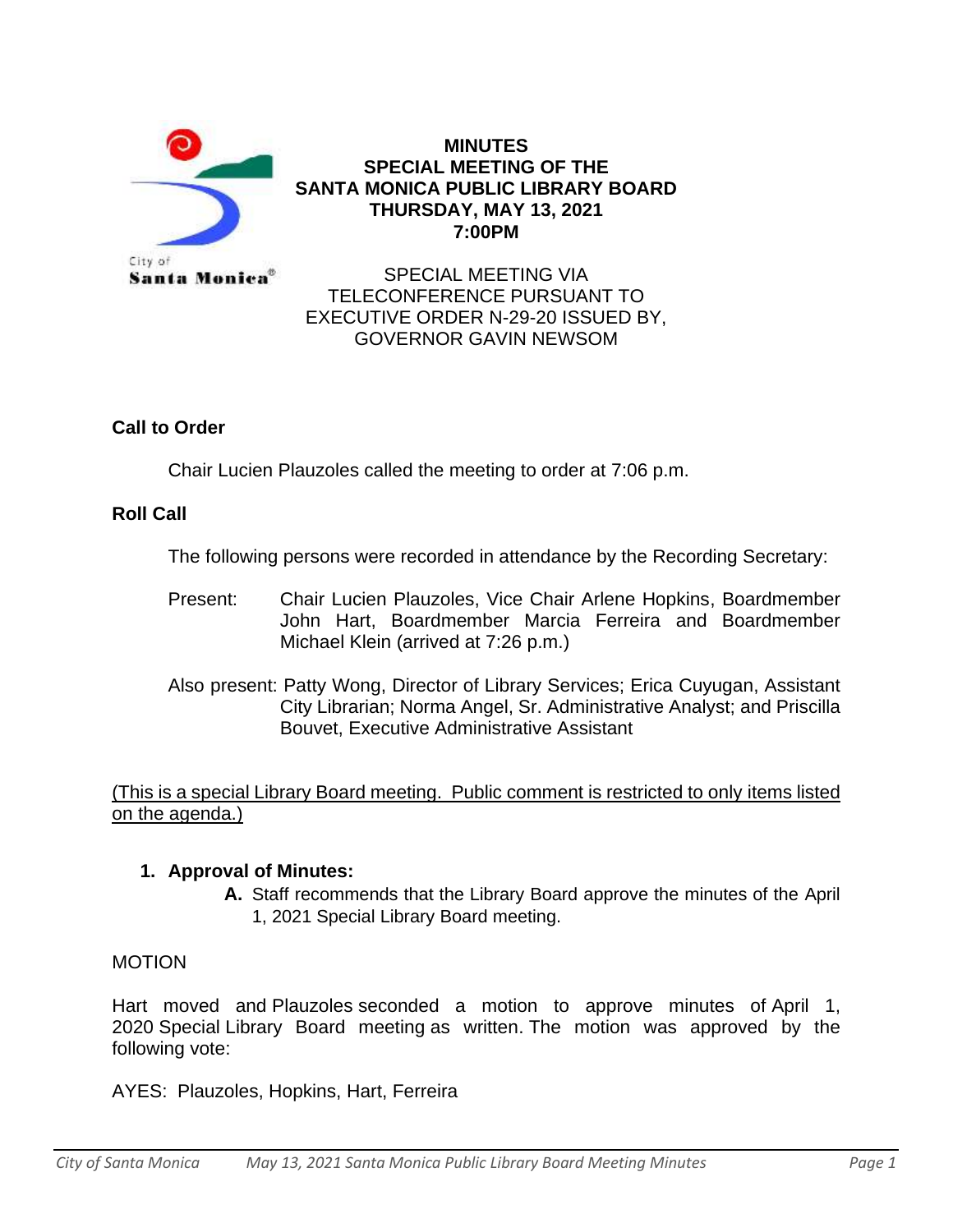NOES: None

ABSTAINING: None

ABSENT: Klein

#### **2. New Business:**

A. Presentation of [FY2021-23](https://finance.smgov.net/Media/Default/annual-reports/FYE2022/FY_2021_2023_Proposed_Biennial_Budget_Digital_Final.pdf) Biennial Proposed Budget, timeline and impact on Library facility operations. Followed by questions and answers.

Staff member Norma Angel and Patty Wong presented the Library's Biennial Proposed Budget for fiscal year 2021-2023. Angel gave an overview of the Library's fiscal and personnel budget and revisions. Highlighting reduction of permanent and temporary employees due to City budget cuts. Proposed budget included adoption of new division names and descriptions: Administration and Business Services, Collections, Technology and Patron Services, and Community Engagement and Programming. Council budget study sessions scheduled for May 25 and 26 will provide departments with the opportunity to present their proposed budgets and answer Council questions.

Hart questioned placing of positions and whether enough staffing remained to open the branches. Wong provided clarification noting that positions were reduced from 112 to 47 and funding had not been restored. Budget reductions dictated how operations had to be relooked and adjusted.

Wong presented the Library's biennial budget proposal requests: 1) Ongoing funding for library page support, 2) Support Youth and Families through new classification, 3) Expanded hours and services at the branches and 4) Ongoing annual maintenance funds for Open + and cameras.

Member of the public Jeff Schwartz written comment read out loud.

Hopkins inquired to rationale for implementing Open + at Ocean Park Branch. Wong explained that utilizing the Open + self-service model would be the only means to opening a branch that would otherwise remain inoperable due to staffing levels. Noting the Library was 1 out of 10 libraries who was awarded a grant by the California State Library to implement Open + features.

Wong shared purpose for requesting the Youth Services Program Specialist position and need for youth and family specialization. Providing clarification on the City's rehire process, structure, challenges, and efforts to request additional funding. Plauzoles inquired if previous librarians would be eligible to apply for the Youth Services Program Specialist position, Wong noted that all previous librarians with youth services experience would be able to apply.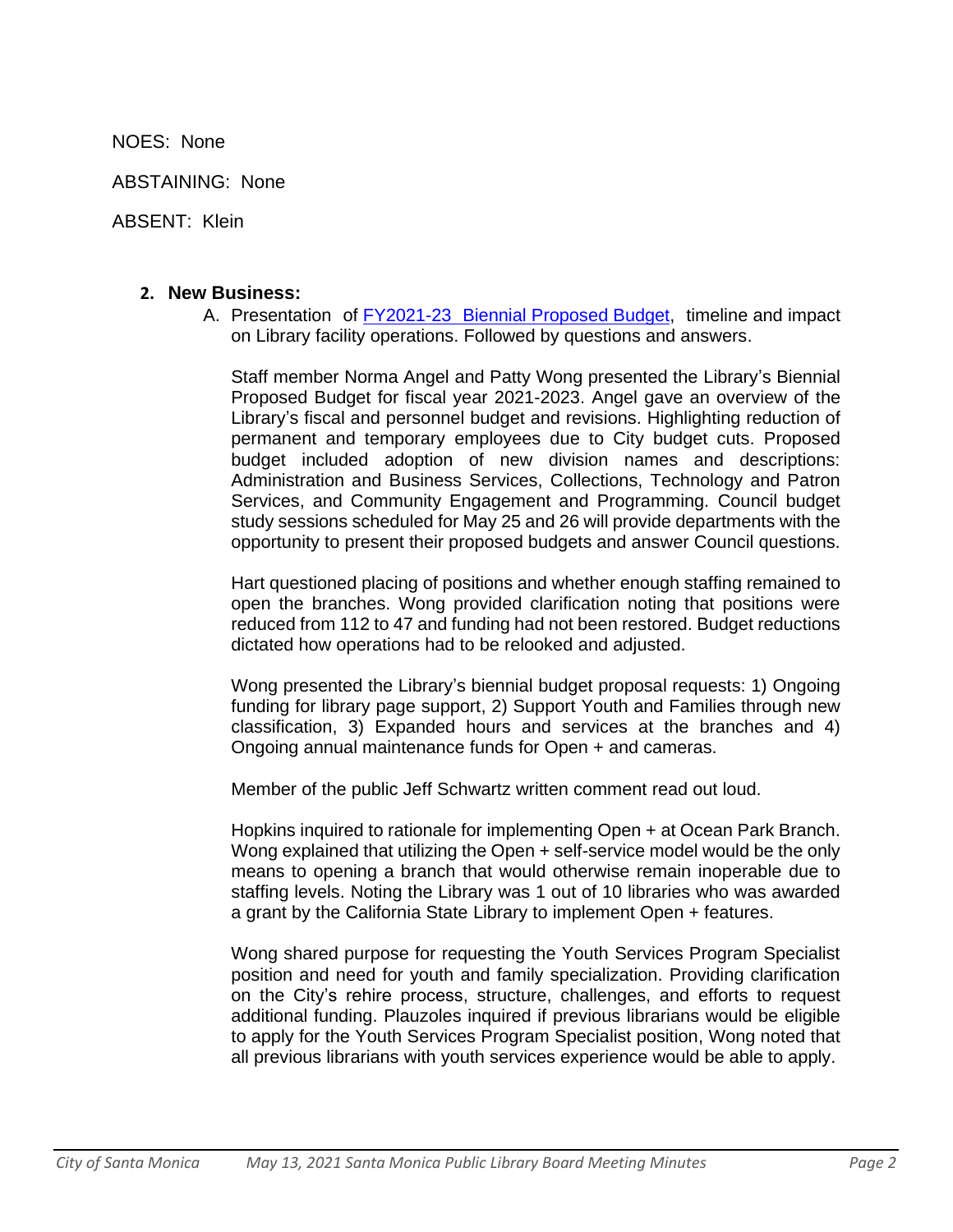Ferreira commented that ongoing funding costs were not noted when staff presented on Open + and inquired to whether future funding would be needed. Per Wong ongoing maintenance funding would be needed.

Staff member Erica Cuyugan gave an overview of the Main Library's central functions such as providing large public space for gathering and programs, use of meeting and study rooms; home to the largest collection and comprehensive youth area with programming space; largest offering of public computer space; hub for receiving materials, cataloging and processing; home to administration and security services; housing of IT and maintenance supplies and equipment; and home to Friends bookstore and Santa Monica History Museum. Adjustments from lighting, water, landscaping, maintenance/cleaning, after hours security to HVAC use were made during the Library's closure. Staff have been working with Public Works and the City's Safety Officer to ensure safety standards are met. Recommendation by Hopkins to re-examine HVAC safety standards as precaution measure.

B. Presentation of the Library's Reopening Plans for June – September. Followed by questions and answers.

Staff member Susan Lamb gave an update for the Main Library's reopening on June 1st and new library hours of operation. Reopening will include access to the 1st floor, limited services (self-checkout stations, hold pick-ups, browsing of collection and virtual programming), 50 max occupancy, 30 minute limit for services, and computer access. Hours of operation will include four days a week, plus one Saturday per month. The opening of Ocean Park Branch Open + will follow on July 6<sup>th</sup>.

C. Review and approve in concept a temporary amendment to the Library Rules of Conduct due to precautions needed to reduce the risk of spreading Coronavirus (COVID-19) and ensure customer and staff safety.

An addendum to the Library Rules of Conduct was presented which included specific language and COVID-19 safety rules that would be implemented for the foreseeable future.

Ferreira moved and Hopkins seconded a motion to approve in concept a temporary amendment to the Library Rules of Conduct due to precautions needed to reduce the risk of spreading Coronavirus (COVID-19) and ensure customer and staff safety. The motion was approved by the following vote:

AYES: Plauzoles, Hopkins, Hart, Ferreira

NOES: None

ABSTAINING: Klein

ABSENT: None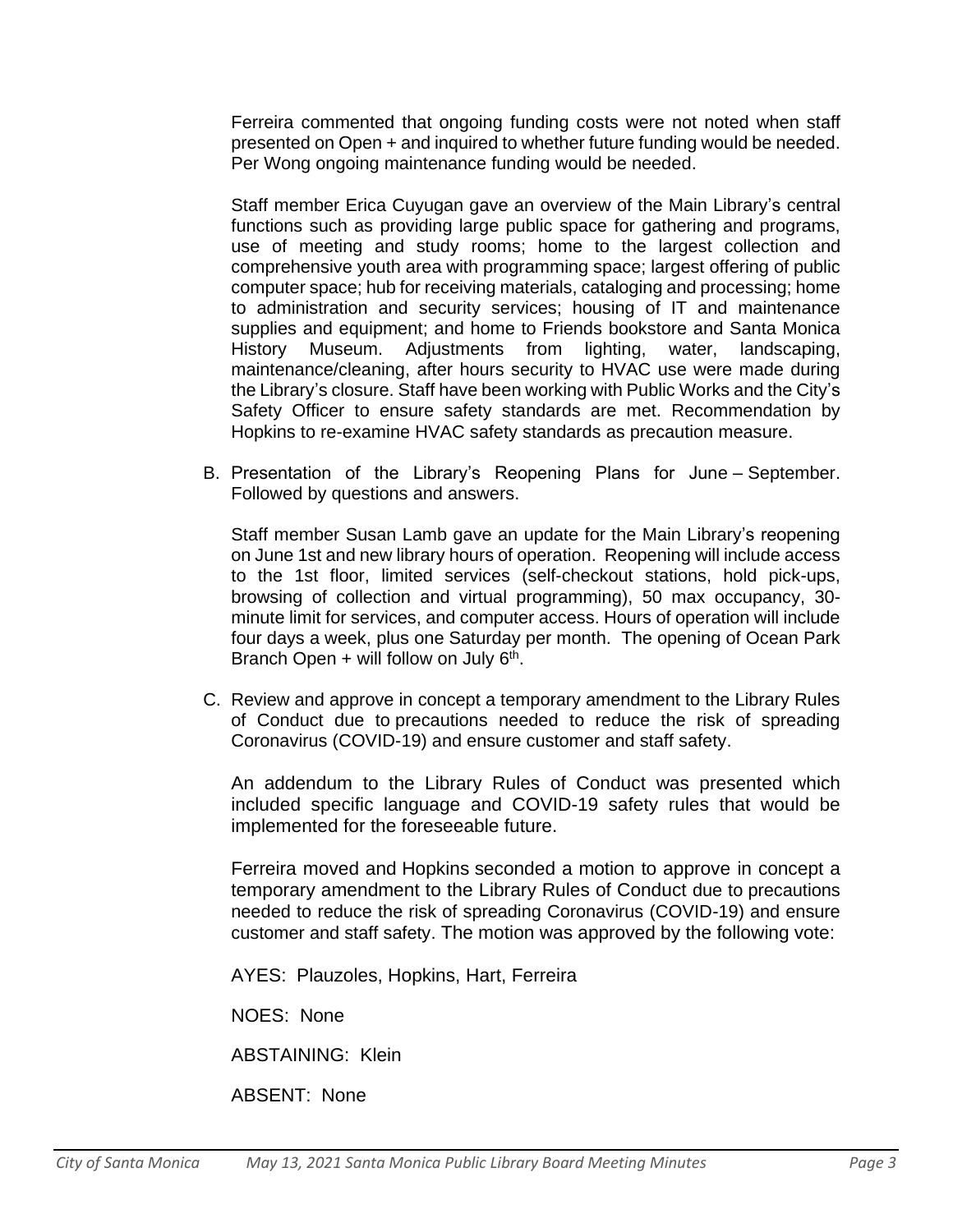D. Discussion of Library Board legislation advocacy opportunities in support of library services, funding, and strengthening of the Library's role in the city.

Agenda item tabled.

## **Adjournment**

Chair adjourned meeting at 9:12 p.m.

Plauzoles moved and Hopkins seconded a motion to adjourn. The motion was approved by a unanimous vote.

ATTEST: APPROVED:

Erica Cuyugan **Lucien Plauzoles** Interim Director of Library Services Library Board Chair